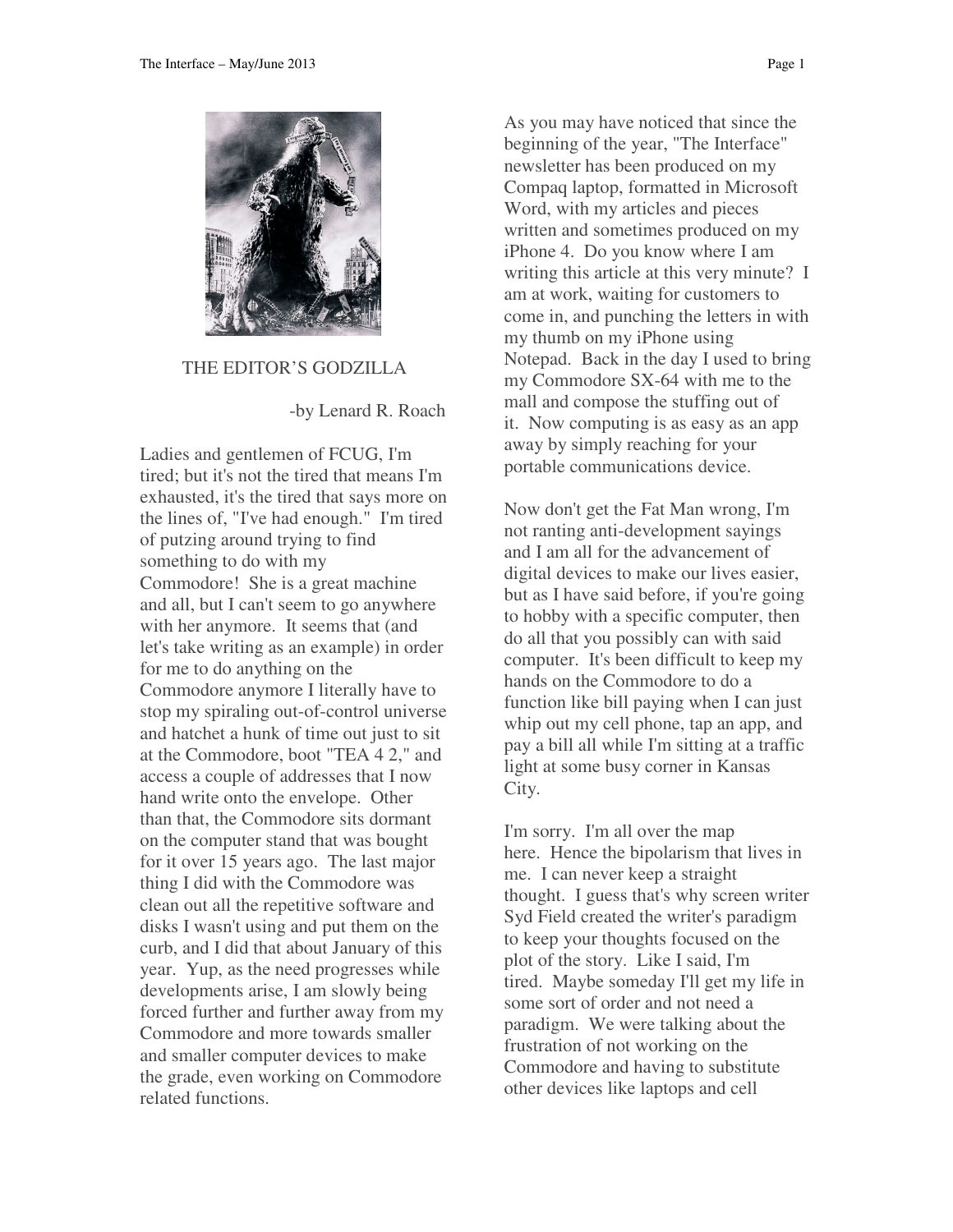phones to get the work done that is wished for the Commodore. Ladies and gentlemen, I'm at a loss. The more I do away from the Commodore, the less it seems I need to use a Commodore. This seems to be anti-climatic solution to what I'm trying to accomplish. When I published "Run/Stop-Restore" I involved the Commodore in as many aspects of the work as I could. The greatest point of the book was that the final product was done in Commodore. When it came time to publish "Run/Stop-Restore: 10th Anniversary Edition" I had to abandon the Commodore format and put the manuscript into Microsoft Word. The only publisher that would have even considered using the original Commodore format was Vantage Press, but a quick Google search revealed that Vantage had several lawsuits pending on the terms of bilking customers of money and producing no product, or producing a poor quality product. Vantage asked \$10,000 for a completed project; Authorhouse was asking only \$3,000 so I naturally went with Authorhouse, but like I've said in previous issues, I should have re-thought that decision and still searched for a company that at least knew what a Commodore was instead of allowing them (and myself) to hurry through the process.

"We'll, old man, you've done enough complaining about your situation--what are you going to do about it?"

Ah! Thank you for your kind words. The answer to my dilemma can be found in both the Bible and in my book, "Run/Stop-Restore." The idea has always been a simple one. Carve (or in my case, chainsaw) a small hunk of time out of each day and spend some of that hunk working, little by little, on various

Commodore endeavors. That's Proverbs 13:11, people. Over the course of time I will end up logging in several hours while still getting things done that I hope to do. My goal now is to work 15 minutes a day on my hobbies so I won't go nuts working all the time.

Hey, thanks for reading my spiel. Maybe next issue I can actually make sense.



## A HISTORY OF THE AMIGA

 Part 2 The birth of Amiga

-by Jeremy Reimer

Born as a Console, but with the Heart of a Computer

Game consoles and personal computers are not all that different on the inside. Both use a central processing unit as their main engine (the Apple II, Commodore 64, and the Atari 400/800 all used the same 6502 CPU that powered the original Nintendo and Sega consoles). [The C64 used a variant called the 6510.] Both allow user input (keyboards and mice on computers, joysticks and game pads on consoles),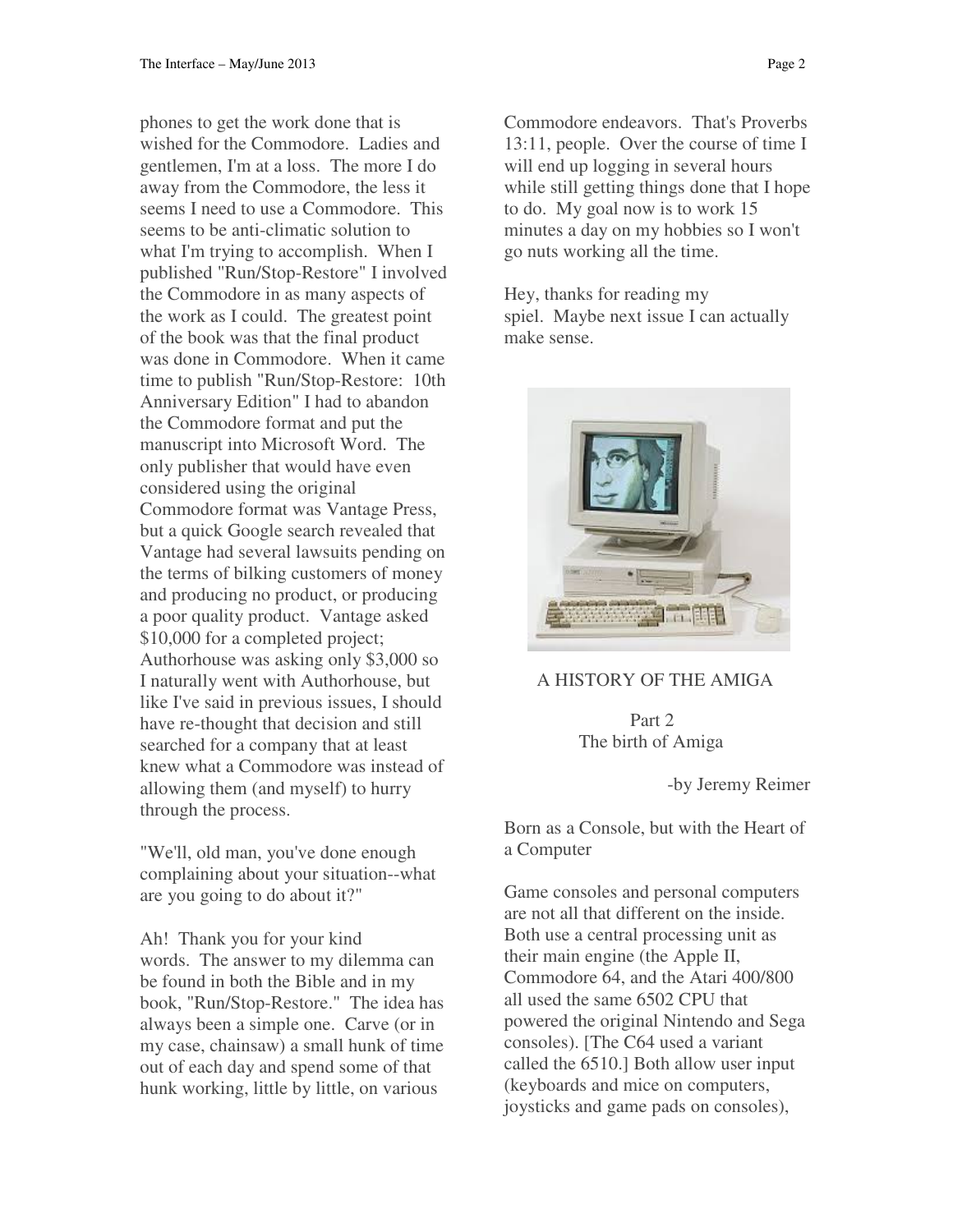and both output to a graphical display device (either a monitor or a TV). The main difference is in user interaction. Gaming consoles do one thing only play games — whereas personal computers also allow users to write letters, balance finances, and even enter their own customized programs. Computers cost more, but they also do more. It was not too much of a stretch to imagine the new Hi-Toro console being optionally expandable to a full computer.

However, the investors weren't likely to see things that way. They wanted to make money, and at the time the money in video games dwarfed the money in personal computers. Jay and his colleagues agreed that they would design the new piece of hardware to look like a games unit, with the option of expansion into a full computer cleverly hidden.

This was one of those decisions that, in retrospect, seems incredibly prescient. At the time, it was merely practical the investors wanted a game console, the new company needed Jay Miner, and Jay wanted to design a new computer. This compromise allowed everyone to get what they wanted. But events were transpiring that would make this decision not only beneficial but necessary for the survival of the company.

### The Video Game Crash

The great video game crash of 1983 was, like all great crashes, easy to predict after it had already happened. With sales of home consoles and video games rising exponentially, companies started to think that the potential for earning money was unlimited. Marketing executives at Atari bragged that they could "sh\*t in a box

and sell it." And inevitably, that's exactly what happened.

There were too many software companies producing too many games for the Atari VCS and other competing consoles. The quality of games began to suffer, and the technological limitations of the first generation of video game machines were starting to become insurmountable. Clever programming could only take you so far. Today, it is understood that each new generation of game consoles has a limited life cycle, and new hardware platforms are scheduled for release just as the old ones are starting to wane. Back then, however, the industry was so new that the sinusoidal-like demand for a game platform was not understood at all. People just expected sales to keep going up forever.

Just like the dot-com bubble in the late 1990s, a point was reached where the initial enthusiasm was left behind and replaced with sheer insanity. This point can be traced precisely to the release of a new game for the Atari VCS in late 1982, timed to coincide with the release of a new blockbuster movie,:"E.T. The Extra Terrestrial."

Atari paid millions of dollars for the license to make the game, but marketing executives demanded that it be developed and sent to manufacturing in six weeks. Good software is like good wine — it cannot be rushed. The game that Atari programmers managed to produce turned out to be a very nasty bottle of vinegar. It was repetitive, frustrating, and not much fun. Atari executives, however, did not realize this. They compounded their mistake by ordering the manufacture of five million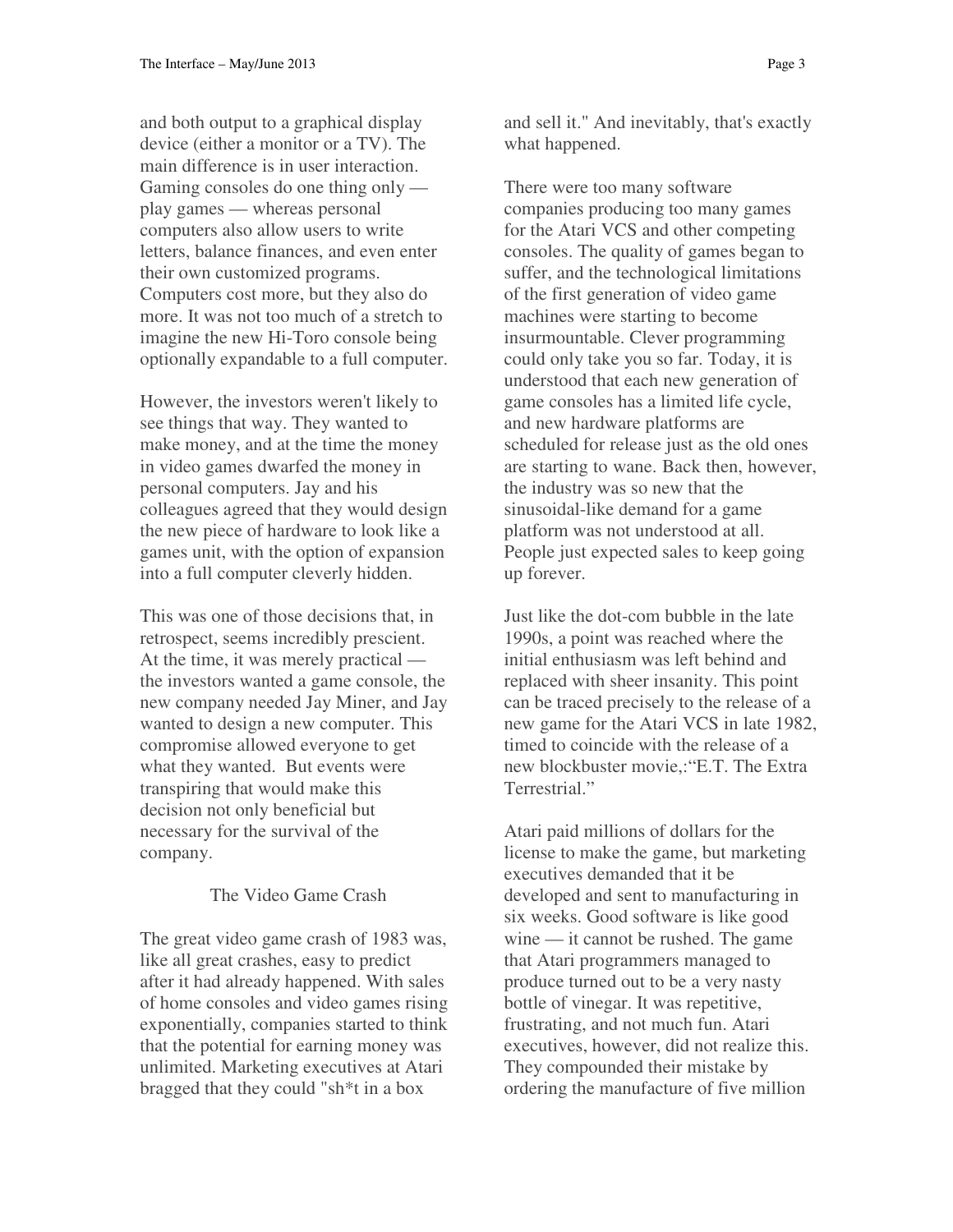cartridges, which was nearly the number of VCS consoles existing at the time. But the insanity didn't stop there. For the release of the game, Pac-Man, Atari actually manufactured more cartridges than there were VCS consoles to run them!

An Atari marketing manager was actually asked about this disparity, and his response clearly expressed his total disconnect from reality. He said that people might like to buy two copies: one for home and one for a vacation cottage!

Instead of two copies, most people decided to buy zero. Atari (and thus Warner) posted huge losses for the year and were forced to write off most of its unsold inventory of VCS cartridges. In a famous ceremony, tens of thousands of E.T., Pac-Man, and other carts were buried and bulldozed in an industrial waste dump.

The E.T. debacle was the exact moment when the bubble burst. Millions of kids around the world decided that Atari, and by extension, all console video games weren't "cool" anymore. Sales of all game systems and software plummeted. Suddenly, venture funding for new game companies vanished.

Personal computer sales, however, were still climbing steadily. Systems like the Apple II, the Commodore 64, and even the new IBM PC were becoming more popular in the home. Parents could justify paying a little more money for a system that was educational, while the kids rejoiced in the fact that these little computers could also play games.

This set the stage for a fateful meeting. The nervous Hi-Toro investors,

watching the video game market crumble before their eyes, anxiously asked Jay Miner if it might be possible to convert the new console into a fullblown personal computer. Imagine their relief as he told them he had been planning this all along!

There was only one problem remaining - - the company's name. Someone had done a cursory check and found out that the name Hi-Toro was already owned by a Japanese lawnmower company. Jay wanted his new computer to both friendly and sexy. He suggested "Amiga," the Spanish word for female friend. Perhaps not coincidentally, Amiga would also come before Atari in the phone book! Jay wasn't terribly pleased with the name initially. However, as none of the other employees could think of anything better, the name stuck.

Now everything was in place. The players were set; the game was under way.

The dream was becoming a reality.

Early Days at Amiga

Jay Miner once described the feeling of being involved in the young Amiga company as being like Mickey Mouse in the movie Fantasia, creating magical broomsticks to help carry buckets of water, then being unable to stop his runaway creations as they multiplied beyond control. He immediately hired four engineers to help him with the hardware design, and a chief of software design, Bob Pariseau. Bob then quickly hired four more software engineers to help him. The young company quickly became an unruly beast, devouring money at an insatiable pace. But it was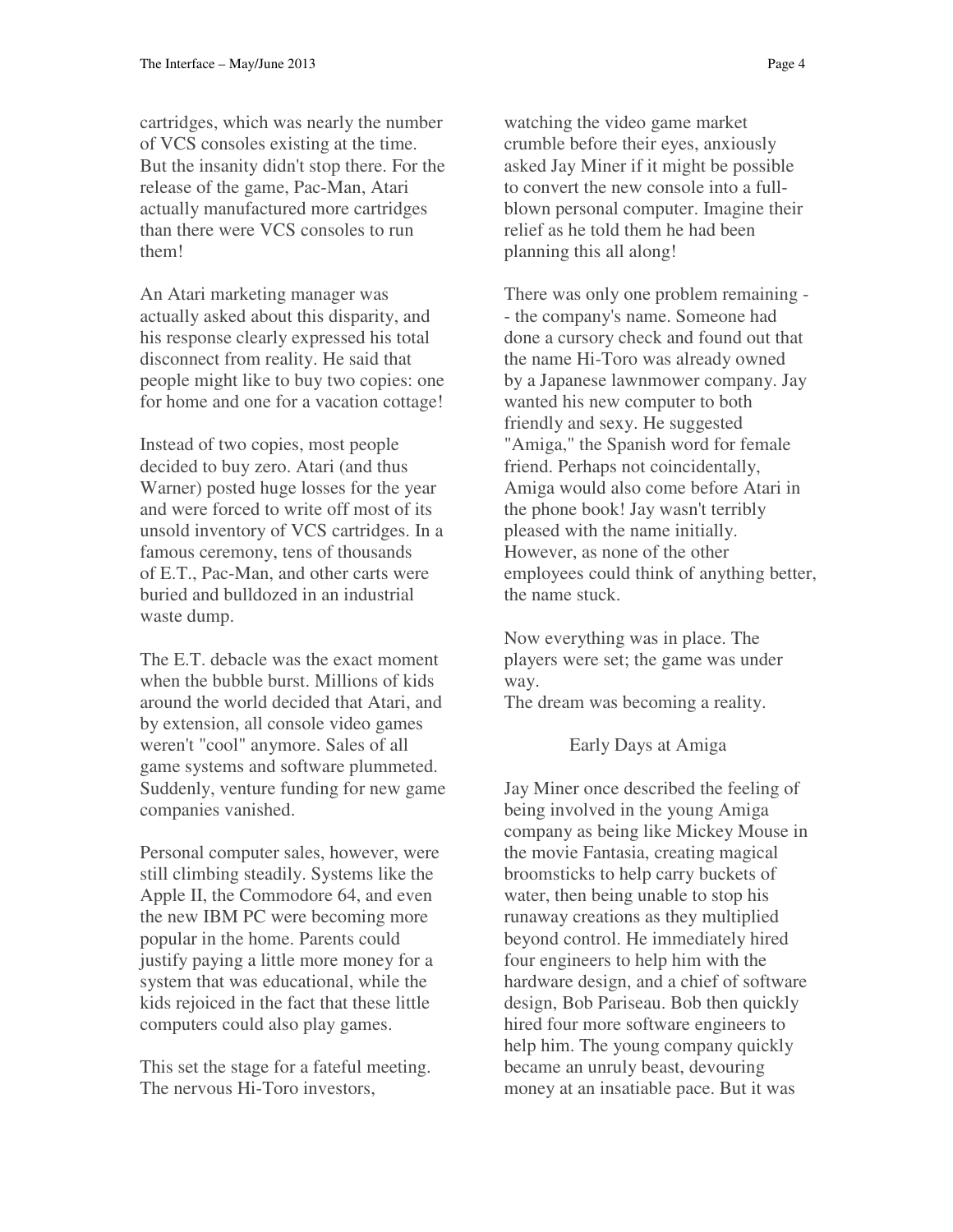#### necessary.

In high technology, even more so than in other industries, speed is always important, and there is never enough time. Things change so quickly that this year's hot new design looks stale and dated next year. The only way to overcome this problem is to apply massive amounts of concentrated brainpower and come up with a very clever design, then rush as quickly as possible to get the design through the initial prototype and into an actual product. Even the inelegant, unimaginative and graphically inept IBM PC, introduced in 1981, was the result of an unprecedented one-year crash building program. Not even the mighty IBM, with resources greater than those of small nations, was immune to the pressures of time.

A tiny company like Amiga had even greater problems. On top of the maddening rush to ramp up staffing and develop a new product, Jay and his team had to worry about much larger corporations and their industrial espionage teams stealing their new ideas and applying much greater resources to beat them to market. Nobody knew what Amiga, Inc. was up to, and the company's founders liked it that way. So an elaborate two-pronged attack was devised to ensure that nobody got wise to Amiga's ambitions before they were ready to show them to the world.

Firstly, the company would create a deceptive business front. This had to be something simple enough that it would not take away too many resources from the actual work, yet still deliver actual products and generate some revenue. The company decided to stick to its

video game roots and produce hardware and software add-ons for the Atari VCS. One of the first products, a collector's item today, was the Amiga Joyboard, a kind of joystick that was used by sitting or standing on top of it and leaning back and forth, left and right. The company also wrote some simple games for it that involved skiing and skateboarding. While income from these games and peripherals helped sustain the company in its early days, it was also affected by the video game crash of '83 and sales quickly dwindled.

This short-lived era of the young company's history had one long-lasting impact on the Amiga computer. R.J. Mical, a programmer writing some of the complicated routines that would bring the Amiga to life, developed a simple game that used the Joyboard and was designed to try and help him to relax. The game was called "Zen Meditation," and the object was to try and sit absolutely still. The game was a kind of running joke in the Amiga offices, and when the time came to write the text for a serious error message for the Amiga operating system, a programmer came up with the term "Guru Meditation Error." This would remain in the operating system for years to come, until a nameless and unimaginative Commodore executive insisted on removing the Guru and making the message into "Software Failure."

The second front of deception against industrial espionage involved codenames for the powerful new custom chips the team was designing for the Amiga computer. Dave Morse decided that henceforth all these chips would be referred to by women's names. The idea was that if anyone intercepted telephone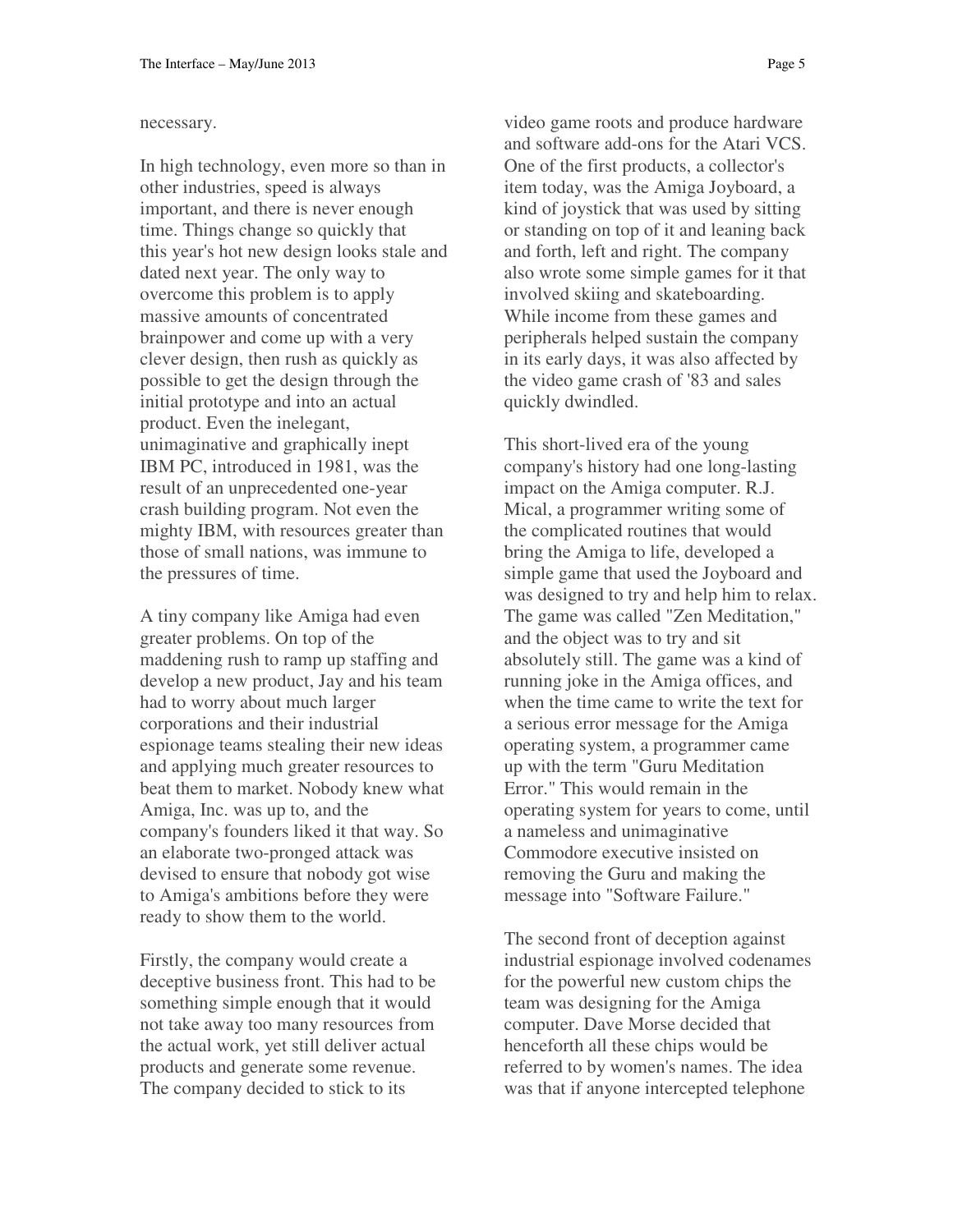conversations between Amiga people, they would be unable to figure out that they were discussing parts of a computer. The idea of "Agnus" being temperamental or "Denise" not living up to expectations also appealed to the engineers' sense of humor. The computer itself was codenamed "Lorraine," the name of Dave's wife.

Jay Miner may have been leading the team, but the details of the new computer were hammered out at team design meetings, held in a seminar-like room that had whiteboards covering the walls. Everyone could pitch for inclusion in the machine, and the small group would have to come to a consensus about which features to include and which to leave out. Engineering is all about trade-offs, and you can't just decide to include "the best of everything" and have it all work. Cost, speed, time to develop, and complexity are just some of the factors that must be taken into account at this crucial stage of a new computer. The way the Amiga team came to a consensus was with foam rubber baseball bats.

It isn't known who first came up with the idea, but the foam bats became an essential part of all design meetings. A person would pitch an idea, and if other engineers felt they were stupid or unnecessary, they would hit the person over the head with a bat. As Jay said, "it didn't hurt, but the humiliation of being beaten with the bat was unbearable." It was a light-hearted yet still serious approach, and it worked. Slowly the Amiga design began to take shape.

### Hold And Modify

Jay had always had a passion for flight

simulators, and it was something that would stay with him for the rest of his life. A friend of his took him on a field trip to Link, a company that made multimillion-dollar flight simulators for the military. Jay was enthralled by the realistic sights and sounds and vowed that he would make the Amiga computer capable of playing the best flight simulators possible.

Two major design decisions came out of this trip – the blitter and HAM mode. Jay had already read about blitters in electronic design magazines and had taken a course at Stanford on their use, so they were not a new idea for him. However, the flight simulator experience had made him determined to create the best possible blitter for the Amiga.

A blitter is a dedicated chip that can move large chunks of graphics around on the screen around very quickly without having to involve the CPU. All modern video cards have what is essentially an advanced descendant of a blitter inside them. Again, Jay was ahead of his time.

HAM mode, which stood for Hold And Modify, was a way of getting more colors to display on the screen than could normally fit into the display memory. At the time, memory chips were very expensive, and the cost for displaying millions of colors at once was too high even for military applications like the Link simulator. So instead of storing all the color information for each dot (or pixel) on the display, the hardware could be programmed to start with one color and then change only one component of it (Hue, Saturation or Luminosity) for each subsequent pixel along each line. Jay decided to put this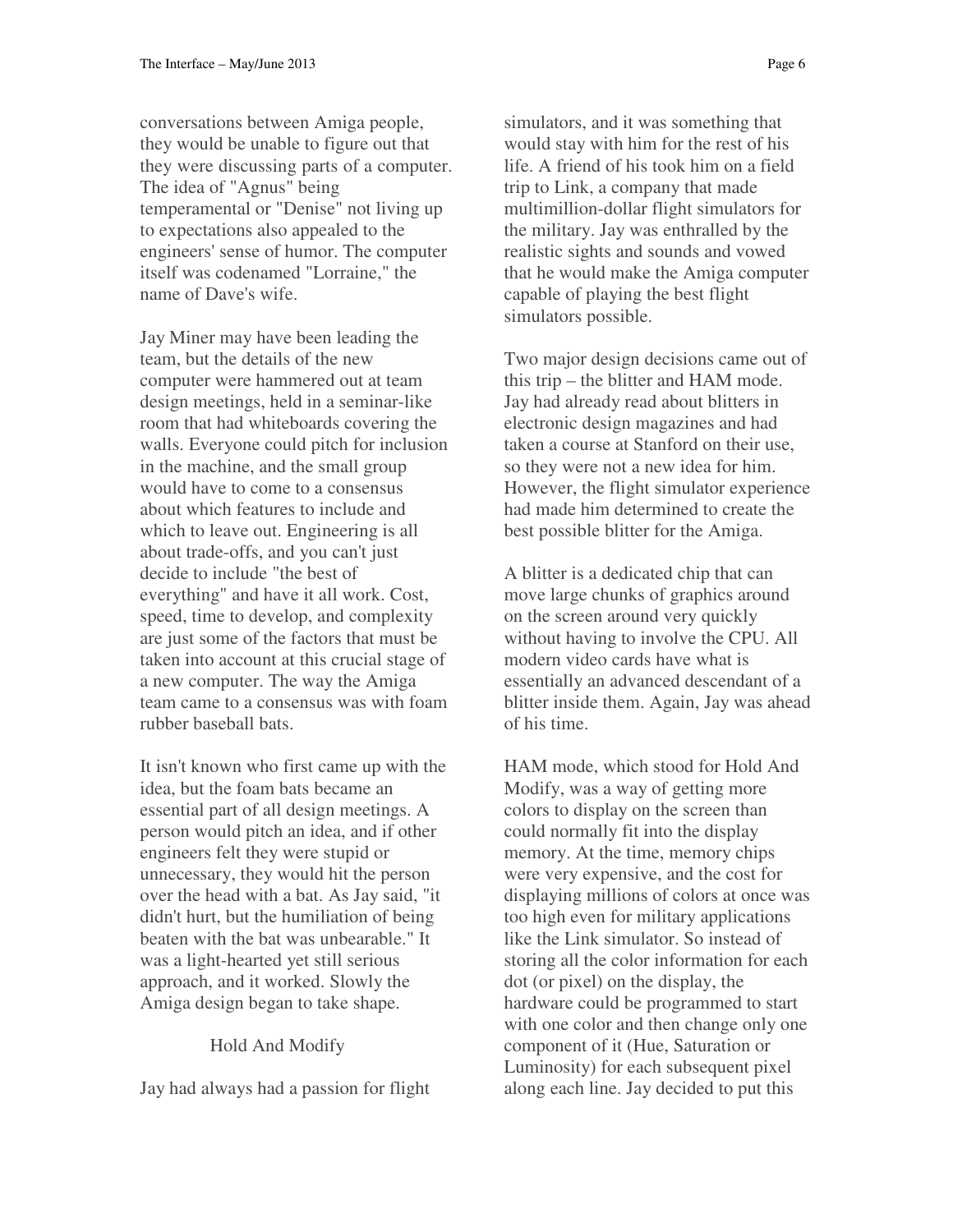#### into the Amiga.

Later on in the design process, Jay would become concerned that HAM mode was too slow and even asked his chip layout artist if he could take it out. The chip designer replied that it would take many months and leave an aesthetically unappealing "hole" in the middle of the chip. Jay decided to keep the feature in and later admitted that this was a good decision. The Amiga shipped with the ability to display 4096 colors in this mode, far more than any of its competitors, with clever programmers squeezing even more colors out of future Amiga chipset revisions. Despite HAM being suitable only for displaying precalculated images, a software company would even develop a graphics editor that operated in HAM mode. Like the chess game on the Atari 2600 before it, programmers would make the impossible possible on the Amiga.

Screens Like No Other

Another new invention for the Amiga computer was the "copper" chip. This was essentially a special-purpose CPU designed specifically for direct manipulation of the display. It had only three instructions, but it could directly access any part of the other display chips at any time. What's more, it could turn amazing tricks in the fraction of a second that it took for the monitor to refresh the display. This allowed a trick that no other computer has ever reproduced -- the ability to view multiple different screens, opened at different resolutions, at the same time. These "pull-down" screens would amaze anyone who saw them. Modern computers can open different screens at different resolutions (say, for example,

to open a full-screen game at a lower resolution than the desktop is displaying, in order to play the game faster or at a higher frame rate), but they can only switch between these modes, not display multiple modes at once.

The design eventually coalesced down to three chips named Agnus, Denise, and Paula. Agnus handled direct access to memory and contained both the blitter and copper chips. Denise ran the display and supported "sprites," or graphical objects that could be displayed and moved over a complex background without having to redraw it. Finally, Paula handled sound generation using digitally-sampled waveforms and was capable of playing back four channels at once: two on the left stereo channel and two on the right. It would be years before competing computer sound capabilities came anywhere close to this ability. Paula also controlled the Amiga's floppy disk drive.

These chips formed the core of what would be referred to as the Amiga's "custom chipset." However, they did not yet exist except on paper. While the software development team was able to get started planning and writing programs that would support the chipset's features, the hardware team needed some way to test that their chips would actually work before committing to the expense of manufacturing them. In addition, the operating software could not be fully tested without having real Amiga hardware to run it on.

Come back for Part 3 -- The First Prototype.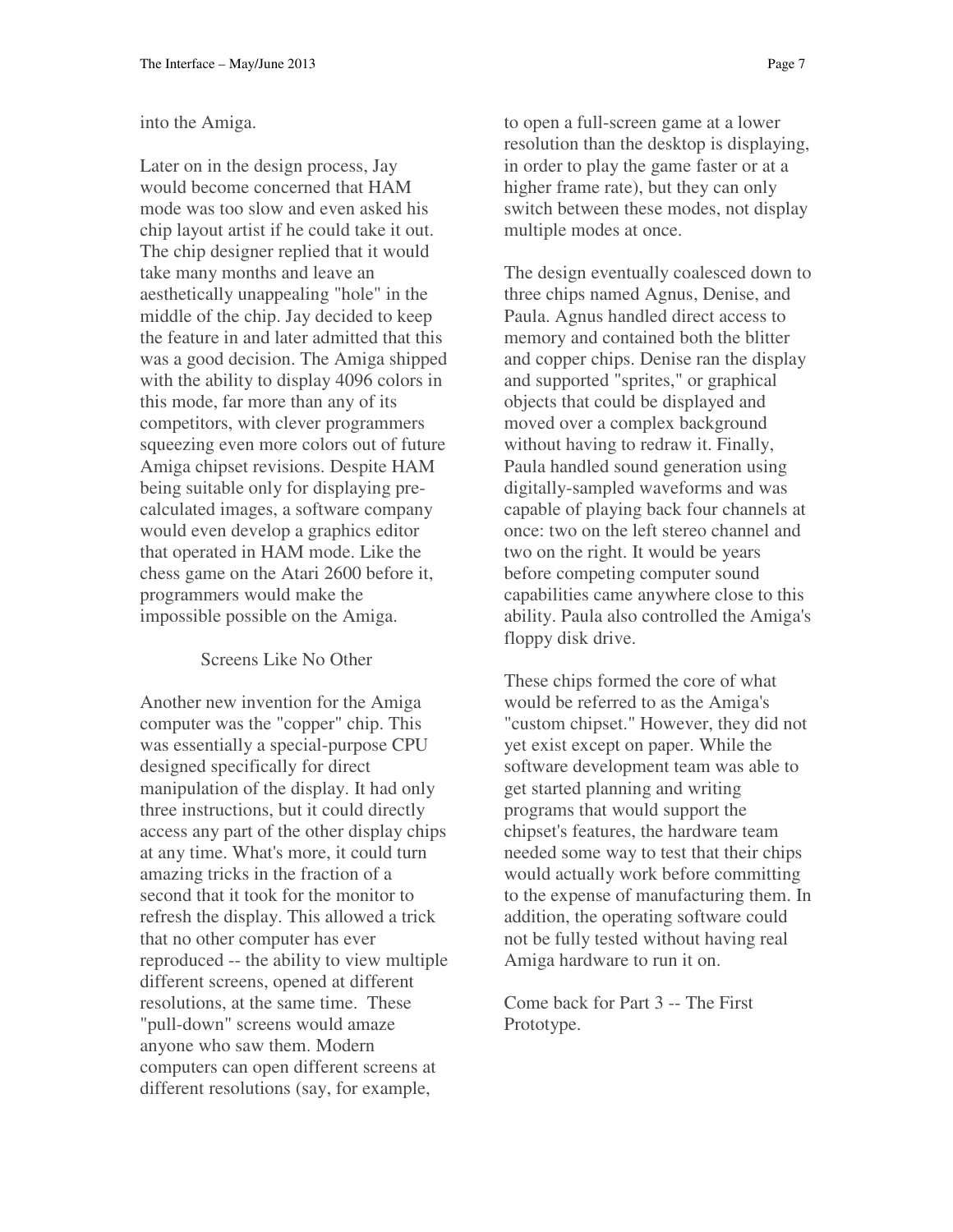

### SO WHAT'S UP WITH COMMVEX?

Interviewer - Forrest Nettles of the Clark County Commodore Computer Club (of Las Vegas)

[The following is an interview for Forrest Nettles' blog.]

For those unfamiliar with CommVex, 5C's conducted an online/email interview with Robert Bernardo, one of the original organizers and president of the Fresno Commodore User Group.

5C's: So start out by telling me how many years Commvex has been going...

RB: The Commodore Vegas Expo, a.k.a. CommVEx, is in its ninth year, which means it started in 2005.

5C's: ...and who started it? Has it always been in Vegas? Always up to now has it been at the Las Vegas Club? Did it start before Comdex bit the dust and if so was there any conflict with the 2 names?

RB: Back in early 2004 I received word from Jeri Ellsworth, Commodore hacker, that people at the mid-West Commodore shows (probably the Cincinnati Commodore Computer Club Expo or the Louisville Users of Commodore Kentucky Expo) wanted a show out in the western United States. Jeri and I talked on the phone for quite awhile; I had never organized a show before, though I had attended many shows in the past, anything from the giant World of Commodore Shows in California in the

1980's to the Lansing Area Commodore Club Expo of the late 1990's to the Chicago SWRAP Commodore Expo of the early 2000's. Then Bruce Thomas of the Commodore Users of Edmonton contacted me, saying that there should be a western  $C =$  show. Later that summer, I met up with Bruce in Edmonton, and we planned what would be CommVex. Because the old COMDEX (Computer Dealers' Exhibition) was gone, I thought a play on its name would be good, so I thought of the name of CommVEx. Bruce would be the organizer from faraway; I would be the on-the-ground organizer. We needed a city that was easily accessible to all, i.e., with plenty of transportation options. A city that was centrally located for attendees to come. A city which would have the resources for our classic computers. San Francisco was out; the C= users and their clubs there were fragmented and/or disbanded. So was Los Angeles. Fresno, the city of our little club, was not centrally located. Nothing in Arizona or Oregon. I finally hit upon the idea of Las Vegas. Las Vegas was easily accessible by car, by bus, or by plane (though Amtrak trains did not go there). It had plenty of hotels for attendees. And it had a strong C= club, the Clark County Commodore Computer Club.

 During my Spring Break, I went to Las Vegas to find a venue and talk to the 5C's. Al Jackson, president of the 5C's, was very cordial and open to the idea of CommVEx. For a venue, he offered his meeting room at Nevada Power Company, a free public room. He also offered the resources of his club, hardware and manpower. I met with the members, and they were agreeable to such a show. We from the Fresno club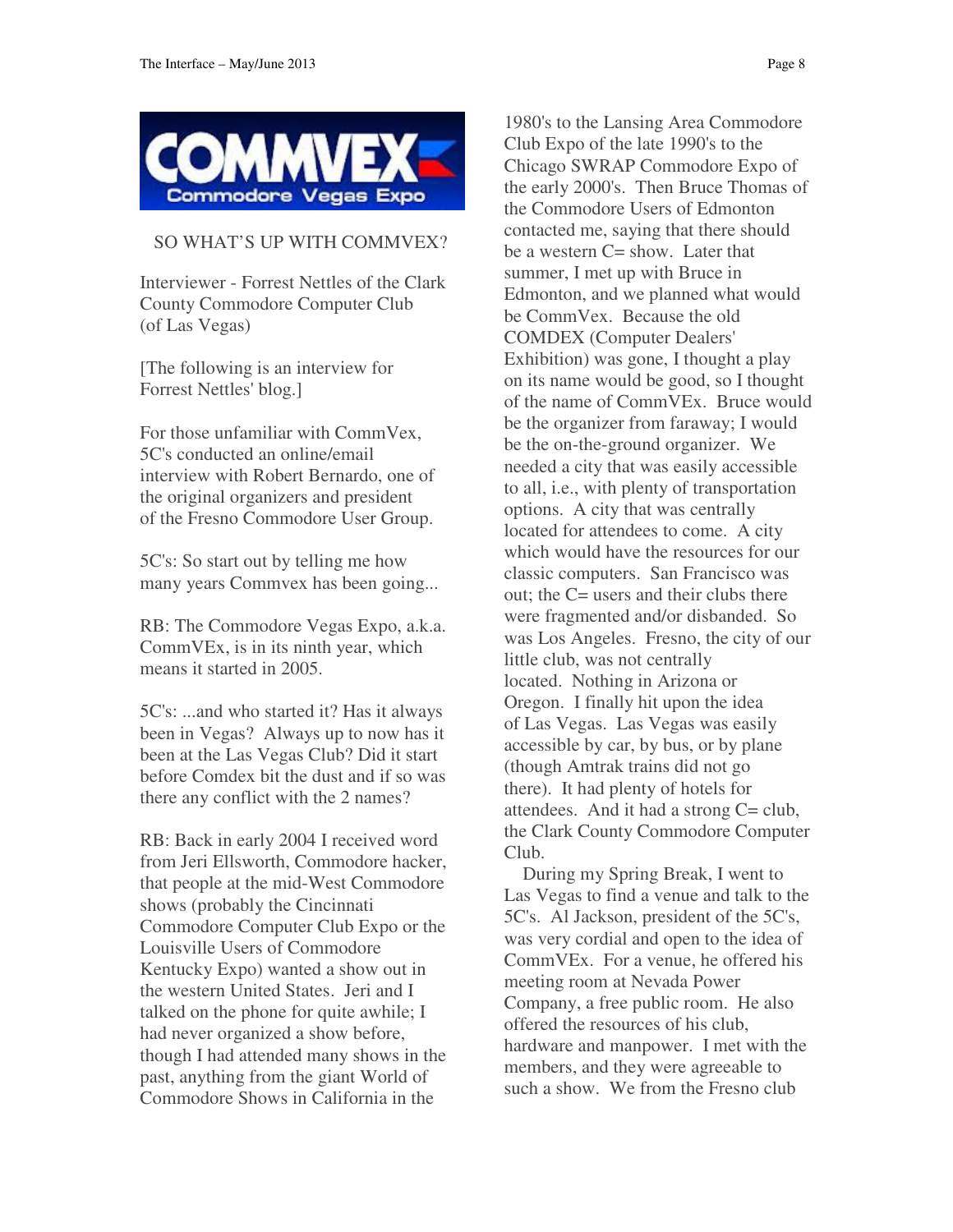would bring in the software and presentations, and his Las Vegas club would provide us the computer set ups. Via telephone, Bruce Thomas searched for near-to-the-venue, affordable hotels for the attendees. Almost at the last minute, he found one, a kind of dumpy one with only one working elevator and rooms that needed maintenance (it closed the next year and hasn't reopened since).

 That first CommVEx had excellent attendance, probably due to the free entrance and the curiosity factor. That encouraged me to continue with CommVEx. Bruce would not participate in the organizing of future shows, so it was all left to me. The second CommVEx seemed tougher to organize. Though the 5C's would join us again, the Nevada Power venue was gone; NP would not agree to a two-day event for their public room, just a oneday show. If people were to come from far and wide to attend CommVEx, it had to be a two-day show. My job was now to find a new venue. After phoning and personally visiting several hotels, I decided on the Plaza Hotel & Casino in downtown Las Vegas. The pricing of the conference room was less expensive than the other competing hotels, the hotel was centrally located, it had plenty of parking, and it had affordable, relatively comfortable rooms. Because we had to pay for a venue, we now to charge an admission price - \$10 whether the attendee stayed for 1 or 2 days of the show. That price has not changed since then, though the price for our venue has gone up.

 The 5C's have been our partner all these years, and the Plaza has been our de facto venue for all this time, except for the last few years. Starting in 2011 the Plaza Hotel went under

refurbishment, and we had to move CommVEx to the sister hotel across the street, the Las Vegas Club Hotel.

 This year CommVEx returns to the Plaza Hotel as the Las Vegas Club gets its turn to be refurbished.

 With the demise of the C4 Expo in Cincinnati and the merging of the Emergency Chicagoland Commodore Convention with the Vintage Computer Festival Midwest, it seems that CommVEx is the last Commodore and Amiga-only show left in the states.

5C's: What is the history of the Fresno group? How long have you been president? What kind of resources (equipment, libraries, etc) does your group have?

RB: The Fresno Commodore User Group has been in existence since 1981. I joined the club in 1995, and I've been president of the club since 1997. We have a disk library of over 3,000 programs, and we have two storage facilities full of Commodore and Amiga software and hardware, not to mention my house which is full of Commodore and Amiga items.

5C's: What is your background? How did you get involved with Commodore?

RB: I'm a middle-school English teacher, and I bought my first Commodore, a C64, in August, 1983. In 1985 I graduated to a flat C128 and 1571 drive and a SX-64 computer. In 1986 I bought the C128D (and its built-in disk drive) when my 1571 died. I didn't get my first Amiga, an A500, until 1995, when Dick Estel of the Fresno Commodore User Group handed one to me. Later from people donating their collections, I got an A1000, an A2000,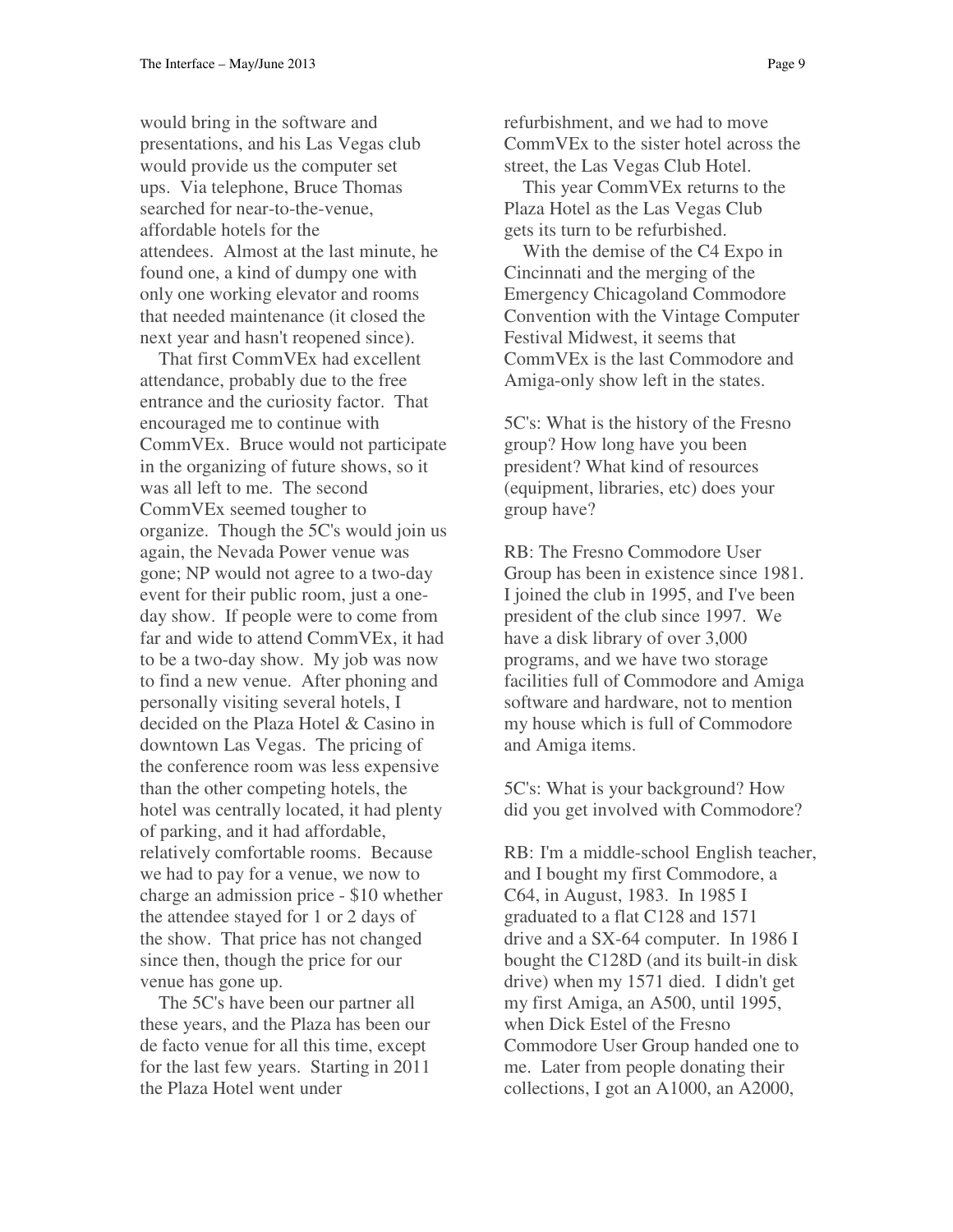an A1200, an A600, and an A4000. I bought an A3000 for \$25 from a member of The Other Group of Amigoids in San Jose. I also bought an Amiga CD32 for about \$100 and an Amiga CDTV for about the same price.

 In the 1980's, I only knew of one club, the Stockton Commodore User Group which was 3 hours from me and which met on a weeknight. It was thus impossible for me to get to 99% of their meetings. I did buy plenty of Commodore software from storefronts, like Gemco and B. Dalton Bookstores. I avidly bought most of the Commodore magazines from the newsstands. In the early 1990's I started buying the Amiga magazines, even though I didn't have an Amiga computer until years later.

5C's: Does your group do any activities or shows outside of your meetings?

RB: Most of our membership is out-oftown, but a few members and I make the long trip to Las Vegas every year for CommVEx. Representing FCUG, I've set up a Commodore/Amiga table at the Classic Gaming Expo, the Vintage Computer Festival, the Vintage Computer Festival East, Notacon, the SC3 Arcade Party in the Los Angeles area, most recently at Maker Faire in San Mateo, California, and this July at the Atari Party 2013 in Davis, California. Joining me at times would be members of The Other Group of Amigoids and the Southern California Commodore & Amiga Network, the latter of which I co-founded.

Be sure and make it to this year's CommVEx, bring your family and friends and join in the fun and support

==============

what is probably the biggest Commodore event in the US! Help us make it a success!



### MEMORY LANE

## -by Dick Estel

# **INTRODUCTION**

This is number three of a limited series of articles saluting some of our past members, people who have made a significant contribution to the club. Our more recent members did not have the pleasure of knowing these men and women, many of whom have passed on. However, they made a lasting impression on the club and the author.

Questions and comments to our web address, info@dickestel.com, are welcome.

# BEN & WILMA BRISCOE

Ben Briscoe joined the club several years after I did, although he had been a Commodore user for a while at the time. Over the next few years he became probably my closest friend in the club.

Ben had a wide variety of interests, but our relationship away from meetings began when he asked if I could give him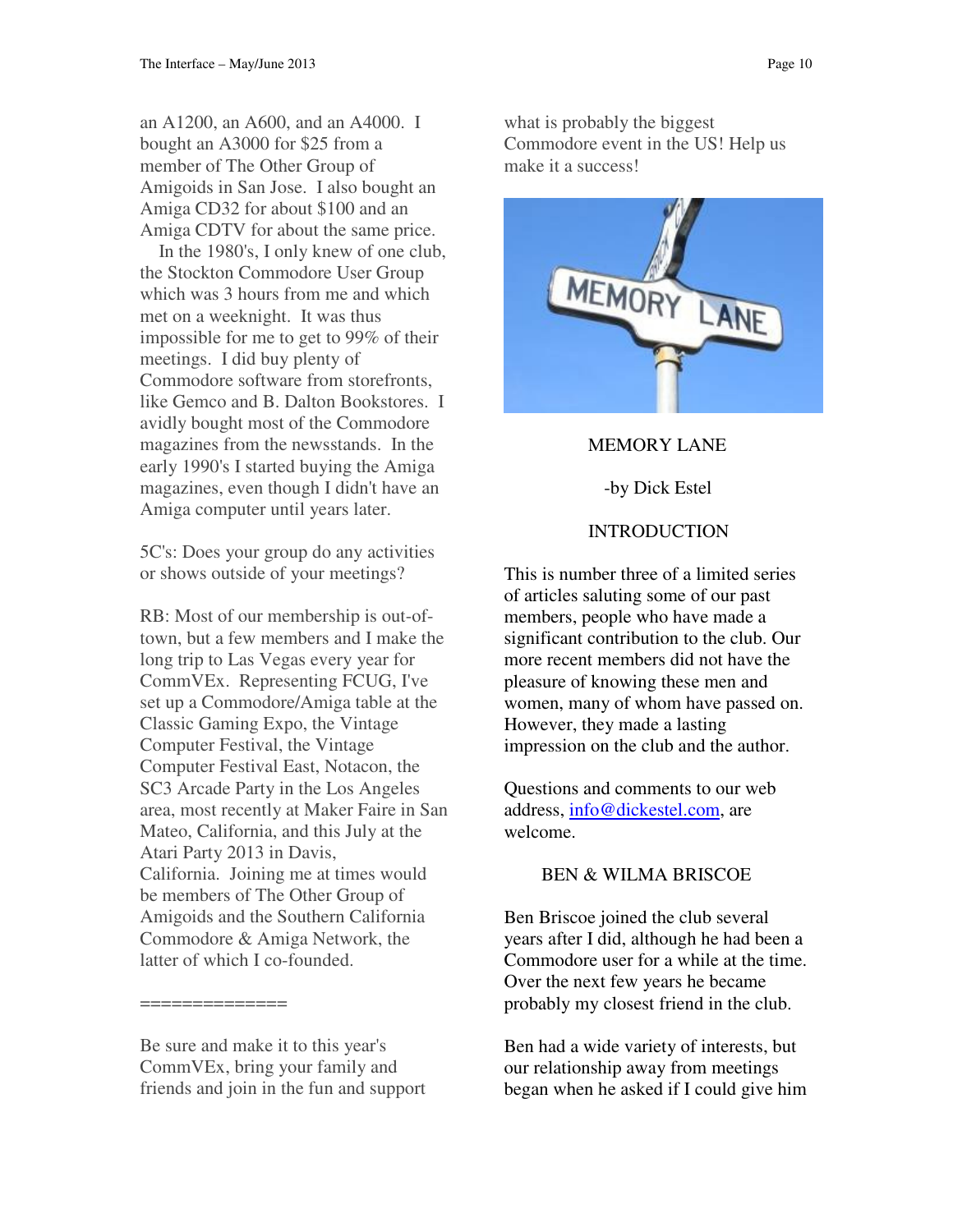some help using GEOS. I agreed to visit him in Avenal, about 60 miles from Fresno, and he invited me to have dinner and spend the night.

I accepted and made the acquaintance of his wife Wilma. Whatever I was able to teach Ben was more than repaid by getting to know him and Wilma. During my first visit Ben showed me a flight simulator program/game he was using on his Commodore. However, it was not till later that I learned he was actually a licensed pilot.

In fact, although Ben had a long career in a highly respected profession, if you just listed the various jobs he held, you would think he was a drifter who couldn't hold a job!

Ben was born in Indianapolis in 1921 and attended Indiana University until he was drafted in 1942 for service in World War II. In 1944 he married Wilma Bussey, also from Indiana, and they moved to California, where he received a B.S. degree in Education from the University of Southern California in 1950.

They moved to Avenal in Kings County, a town that owed its existence to the Standard Oil Company. Ben taught in schools there for 30 years, while Wilma worked for Standard Oil.

During his college years and then in Avenal he played saxophone in dance bands, performing at cowboy dances in nearby Parkfield. He also worked weekends as a cowboy for a local rancher. During summer vacations he worked as a seasonal ranger in Yosemite National Park, being involved in a confrontation between park officers and

a group of "hippies" who were attempting to occupy a large meadow in Yosemite Valley.

After retirement Ben went into the real estate business. It was during this time that he acquired his first Commodore computer for use in his work. He also became a pilot, with his own air taxi business, as well as serving in the Civil Air Patrol doing search and rescue.

He was also pressed into service as a substitute teacher, and in his final involvement in the field of education, worked with a university, teaching graduate students who were in the process of qualifying for a California Teaching Credential.

Ben was also active in his community, participating in the Shriner's organization for many years, and serving on an advisory board for the local Avenal State Prison.

Over the years I visited Ben and Wilma a number of times, including a stop one year at their travel trailer in Lee Vining on the eastern side of the Sierra, where they spent their summers for several seasons.

As he transitioned into using a Windows PC and age began to be a factor, Ben and Wilma made fewer trips to Fresno, and he left the club, but I kept in touch to the end of their lives. Ben fought a difficult battle against cancer, finally succumbing in 2007 at the age of 86. I visited Wilma several times after that, until her passing in 2011 at age 89.

I will always miss and remember the teacher, pilot, cowboy, ranger, musician,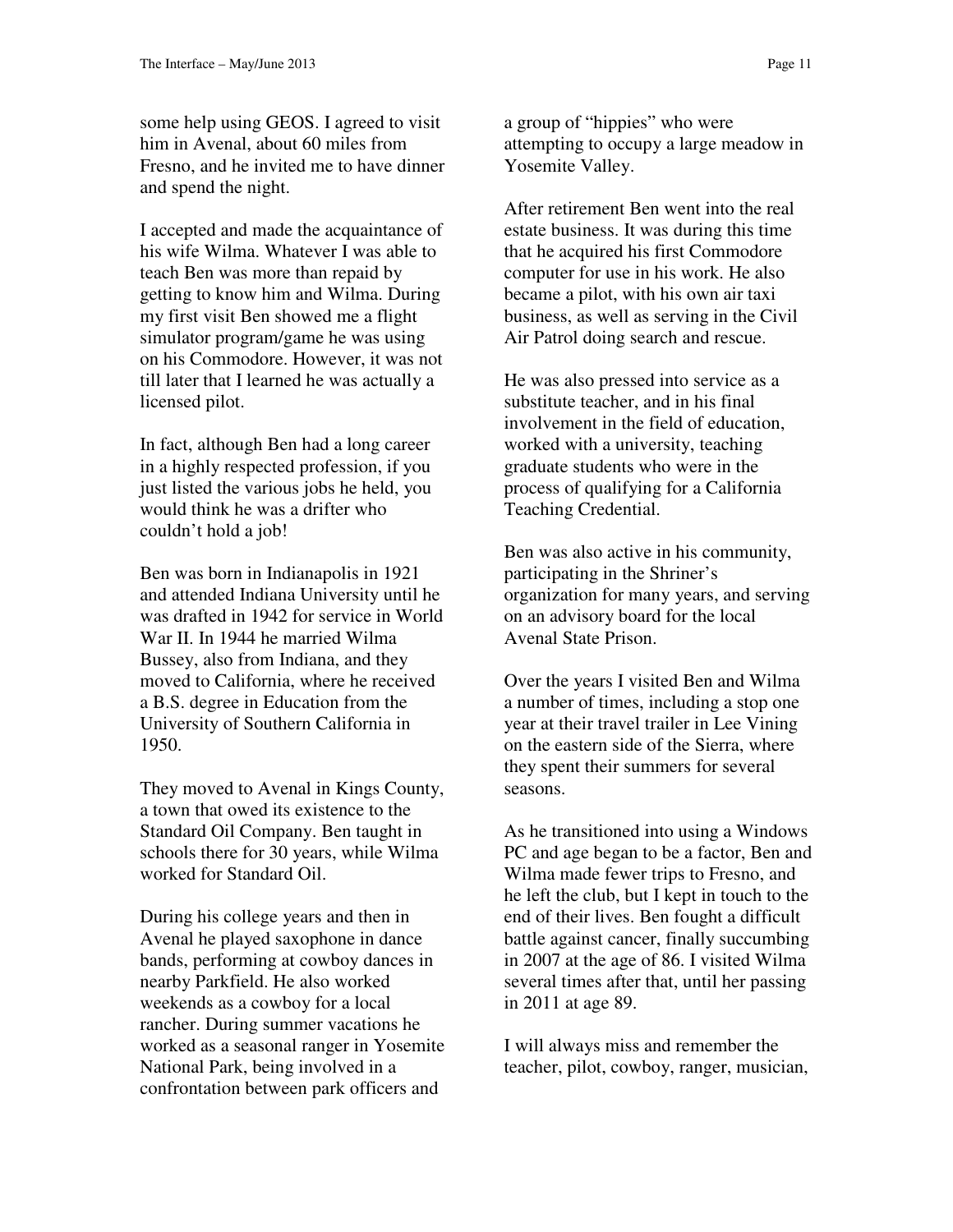civic leader, and most of all, my friend, Ben Briscoe.



May 2013 Meeting Notes

-by Dick Estel & Robert Bernardo

The May meeting once again brought full attendance - Robert, Louis, Vincent, Roger , Dick, and Brad, plus Brad's daughter Katelyn. While we were eating, Katelyn entertained with a dance she would be performing later at a recital.

Louis reported that he has been in touch with a friend who has a storage facility full of Commodore stuff, some of which will be donated to the club.

Robert reported that his engineer is still working on the C128 VGA adapter, which Robert hopes to show at CommVEx. Currently he is waiting for the engineer to return to work on the project in early July.

Everything is on schedule for CommVEx, coming up July 27 and 28. Vincent announced that he will bring his near-mint VIC 20 (which he won at last year's event). Dick's attendance is uncertain, but Larry Anderson is

expected to attend. Louis will be prepared to man the registration desk if Larry and Dick are not able to do so.

Roger brought a TPUG disk, and we explored it using VICE for the Mac. Vincent served as chief gamer as we checked out a number of games on the disk. It took a while to figure out which keys to use to emulate a Commodore keyboard, but once this issue was resolved, game play went well for most games.

The PETdisk for the Robert's PET 4032 was uncooperative, but Brad enjoyed keying some BASIC lines into the computer.

June 2013 Meeting Notes

-by Dick Estel & Robert Bernardo

For June, our meeting place was graced by the presence of all local members except Brad; in other words, Robert Bernardo, Louis and Vincent Mazzei, Roger Van Pelt, and Dick Estel.

Dick announced that he will not be attending CommVEx this year, and after the meeting it was learned that Larry Anderson will also be absent. Louis agreed to be the registrar, seller of raffle tickets, keeper of the attendance list, and other duties as needed. Dick and Louis got together later to look at the spreadsheet program we've been using to keep track of CommVEx finances, and Louis will either borrow Dick's laptop, or see if the file will work on his wife's Apple laptop.

In other CommVEx news, Robert had announced earlier that the show has been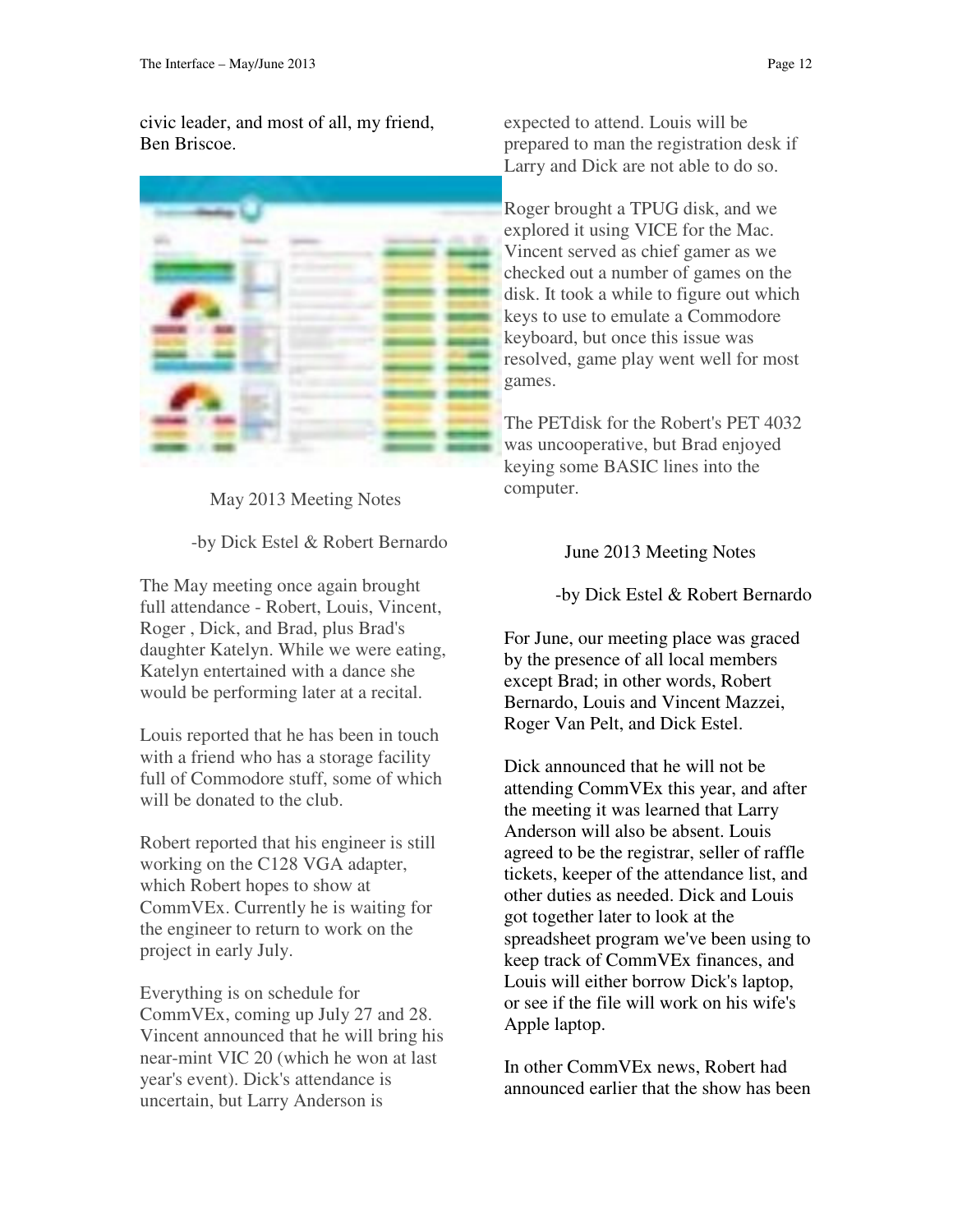moved back to the Plaza Hotel, across the street from our location the last two years. Robert has been unable to get to Las Vegas to check out the room, so he will see it for the first time when he arrives there in late July.

The latest guest scheduled for CommVEx is Kent Sullivan, who will discuss how he helped build the Stereo SID Symphony cartridge.

Robert reported on his trip to the Pacific Northwest , where he visited several Commodore users. First was Jim Scaberry, who operates one of the last Commodore software businesses out of his home. Since Jim is in his 80s, he has decided to close out all his merchandise, mostly at 40% off. Robert brought back a number of items which will be sold on Jim's behalf at CommVEx. After the meeting, Robert and Roger went over that merchandise as it sat in Robert's car.

Next was Ray Carlsen, one of the last Commodore repairmen. Robert picked up items he had left on his last visit and dropped off more. Ray's web site is at http://personalpages.tds.net/~rcarlsen/

Finally Robert met with Greg Alekel of the Portland Commodore Users Group (http://pdxcug.org/). Greg discussed the latest progress on the Comet BBS and other ongoing projects that the club is involved with. Greg advised Robert about a classic computer show that will be held August 18 at Microsoft headquarters (!) in Redmond, WA, involving some C= enthusiasts who work for the 800-pound gorilla of the PC world. On the spot Greg and Robert came up with a name for the show, MACCS (Most Awesome Classic Computer Show).

Robert also filled us in on his attendance at Maker Faire 2013 in Santa Clara . As spokesman for a classic vintage computer, Robert was given a table at no cost, where he displayed a C64 and Amiga A2000. During the two days, over 100 thousand people visited this show that focuses on creativity in arts and electronics, where Robert shared space with such big name players as Industrial Light and Magic (http://www.ilm.com/). He received many comments on his display, mostly along the lines of "Oh, I remember the Commodore," "Oh, I have one of those in my closet," and "Oh, I learned to program on one of those." To all such comments Robert briefly responded that people can and do still do those things and more on those "obsolete" machines. He has photos from the event at http://retro-link.blogspot.com/.

After the show Robert spoke briefly with Jeri Ellsworth, hacker extraordinaire, whose latest project is "augmented reality glasses," intended for gaming.

And a final note on shows, Robert will have a display at Atari Party 2013 in Davis , CA , July 6 (http://www.newbreedsoftware.com/atari party/2013/).

Moving on to hardware and software demos, Robert showed us a pile of coollooking devices that developers have recently released. They included:

1. Two rebuilt, upgraded C64 power supplies from Duncan , the repair tech for The Other Group of Amigoids (TOGA), based in San Jose (http://www.calweb.com/~rabel1/). These have better quality, modern